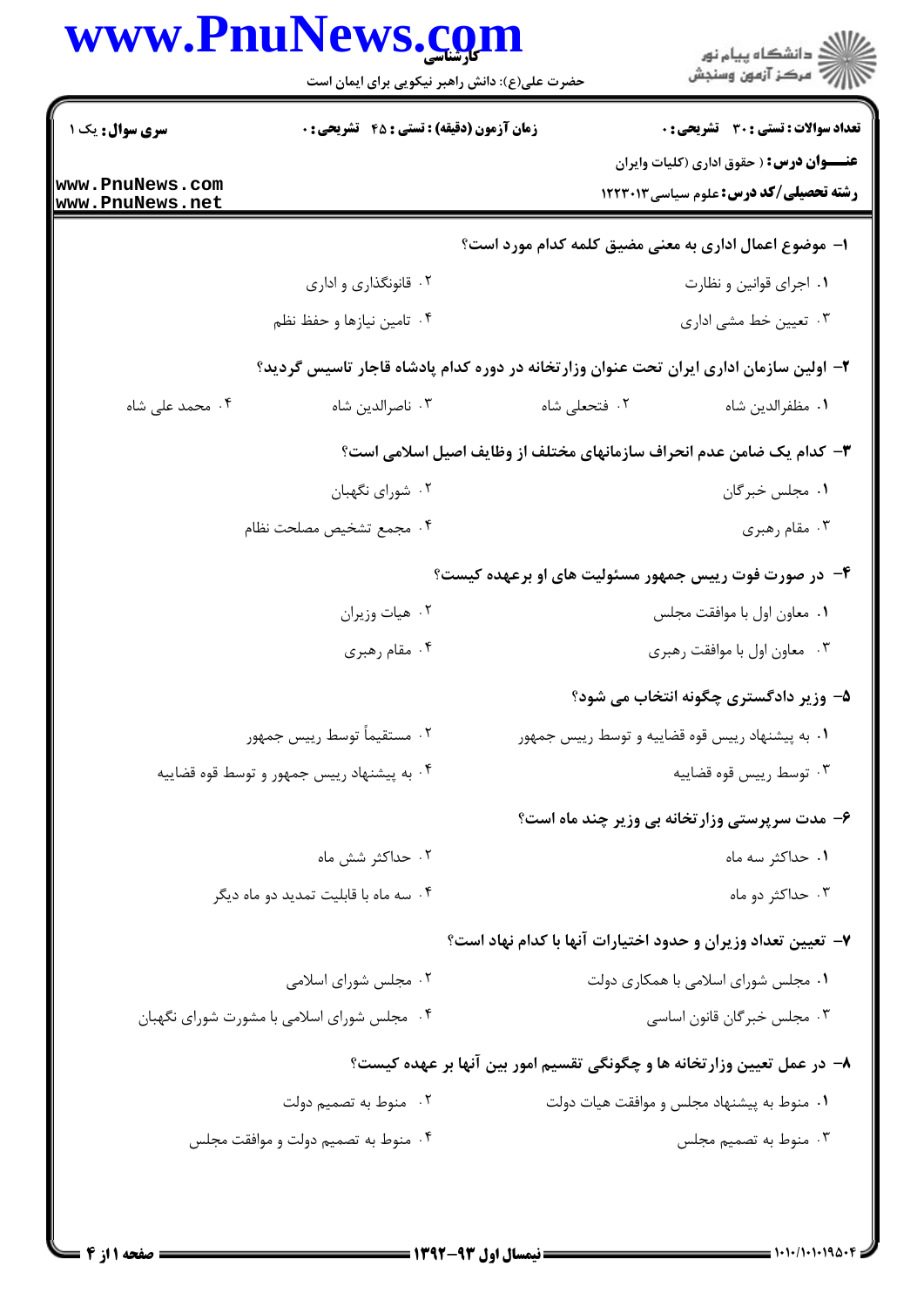| www.PnuNews.com                    | حضرت علی(ع): دانش راهبر نیکویی برای ایمان است |                      |                                                                                                  |
|------------------------------------|-----------------------------------------------|----------------------|--------------------------------------------------------------------------------------------------|
| <b>سری سوال : ۱ یک</b>             | زمان آزمون (دقیقه) : تستی : 45 آتشریحی : 0    |                      | <b>تعداد سوالات : تستی : 30 ٪ تشریحی : 0</b>                                                     |
| www.PnuNews.com<br>www.PnuNews.net |                                               |                      | <b>عنـــوان درس:</b> حقوق اداری (کلیات وایران )<br><b>رشته تحصیلی/کد درس:</b> علوم سیاسی ۱۲۲۳۰۱۳ |
|                                    |                                               |                      | ۹- کدام یک از اختیارات زیر را کنترل سلسله مراتبی می نامند؟                                       |
| ۰۴ اختیار نظارت                    | ۰۳ اختیار استخدامی                            | ۰۲ اختیار تصمیم گیری | ٠١ اختيار سازماني                                                                                |
|                                    |                                               |                      | ∙ا− گزارش اداری در قلمرو کدام اختیار نظارتی وزیر می باشد؟                                        |
| ۰۴ نظارت ارشادي                    | ۰۳ نظارت تعقيبي                               | ۰۲ نظارت قضایی       | ٠١ نظارت سازماني                                                                                 |
|                                    |                                               |                      | 11– اعمال نظارت مالی بر مخارج وزارتخانه ها بر عهده کدام نهاد است؟                                |
|                                    | ۰۲ وزارت امور اقتصادی و دارایی                |                      | ۰۱ دیوان محاسبات عمومی                                                                           |
|                                    | ۰۴ شورای حقوق و دستمزد                        |                      | ۰۳ بازرسی کل کشور                                                                                |
|                                    |                                               |                      | ۱۲- در اصطلاح اداری کارمندی که به طور موقت قائم مقام شغل بالاتری میگردد چه نام دارد؟             |
| ۰۴ مسئول موقت                      | ۰۳ قائم مقام                                  | ۰۲ کفیل              | ۱. متصدی                                                                                         |
|                                    |                                               |                      | ۱۳- در کدام مورد، رضایت مقام اداری شرط لازم واگذاری اختیارات است؟                                |
| ۰۴ حق امضا                         | ۰۳ کفالت اداری                                | ٠٢ تفويض اختيارات    | ۰۱ توديع اداري                                                                                   |
|                                    |                                               |                      | ۱۴– سیستم متمرکز اداری دارای چه محاسنی است؟                                                      |
|                                    | ۰۲ صرفه جویی در هزینه امور                    |                      | ٠١ تسريع در جريان امور                                                                           |
|                                    | ۰۴ کاهش کاغذ بازی و دیوان سالاری              |                      | ۰۳ افزايش حسن اداره امور                                                                         |
|                                    |                                               |                      | 1۵– کدام مورد از انواع عدم تمرکز اداری می باشد؟                                                  |
|                                    | ۰۲ عدم تمرکز نظامی                            |                      | ۰۱ عدم تمرکز قضایی                                                                               |
|                                    | ۰۴ عدم تمرکز قانونگذاری                       |                      | ۰۳ عدم تمرکز سرزمینی                                                                             |
|                                    |                                               |                      | ۱۶- منطقه گرایی به چه معناست؟                                                                    |
|                                    | ۰۲ نوعی تمرکز اداری است                       |                      | ۰۱ اعطای استقلال به نهادها و موسسات                                                              |
|                                    | ۰۴ مديريت امور مناطق ناهمگون                  |                      | ۰۳ سبک کردن بار دولت مرکزی                                                                       |
|                                    |                                               |                      | ۱۷- نظارتی که از طرف قوه مرکزی نسبت به واحدهای غیر متمرکز اعمال می گردد چه نام دارد؟             |
| ۰۴ سلسله مراتب اداری               | ۰۳ نظارت فنی                                  | ۰۲ قیمومت اداری      | ۰۱ نظارت سازمانی                                                                                 |
|                                    |                                               |                      |                                                                                                  |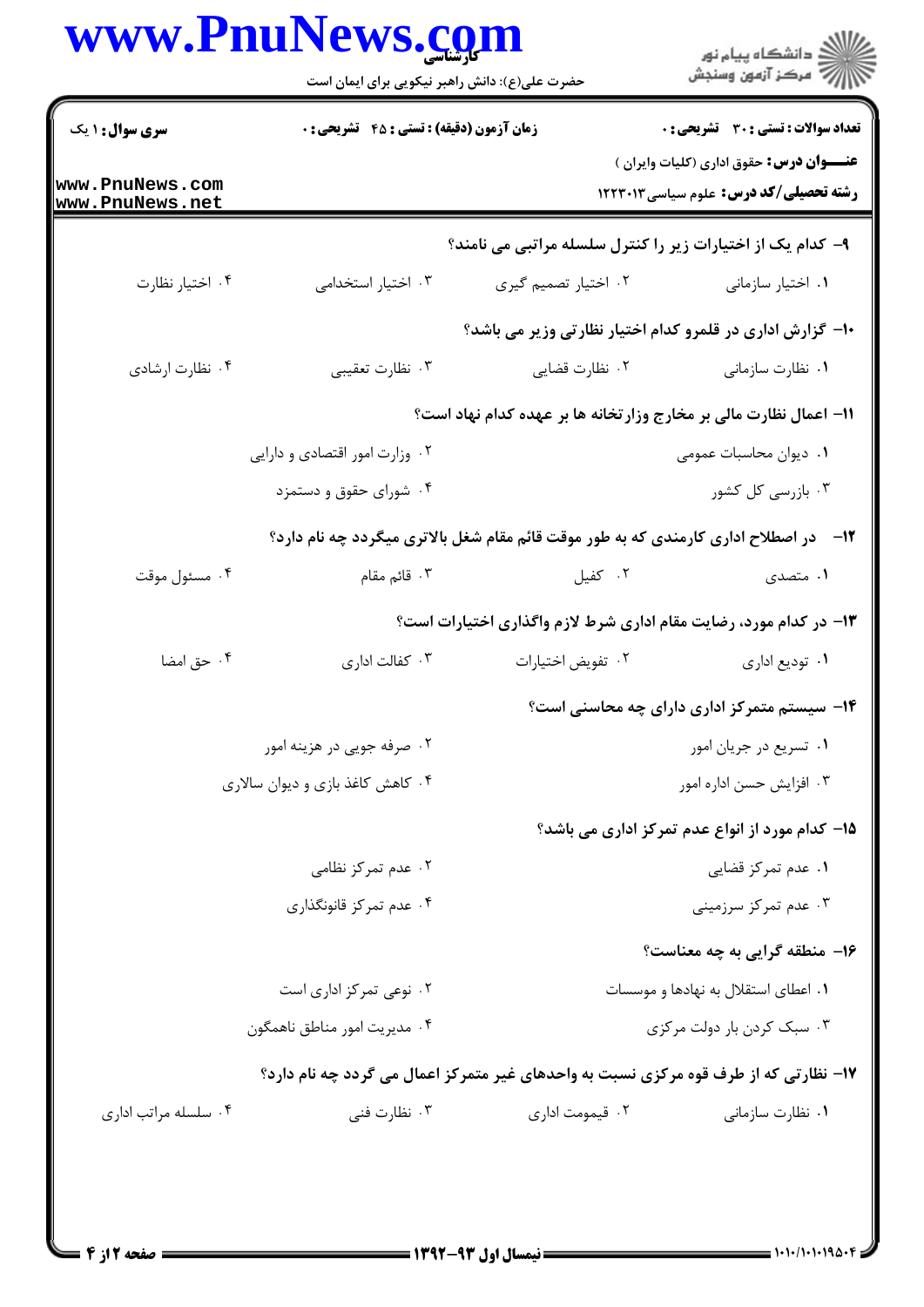## www.PnuNews.com

|                                                   | www.PnuNews.com<br>حضرت علی(ع): دانش راهبر نیکویی برای ایمان است | ڪ دانشڪاه پيام نور<br>/> مرڪز آزمون وسنڊش                                                                                    |
|---------------------------------------------------|------------------------------------------------------------------|------------------------------------------------------------------------------------------------------------------------------|
| <b>سری سوال : ۱ یک</b>                            | <b>زمان آزمون (دقیقه) : تستی : 45 گشریحی : 0</b>                 | <b>تعداد سوالات : تستی : 30 - تشریحی : 0</b>                                                                                 |
| ww.PnuNews.com<br>ww.PnuNews.net                  |                                                                  | عنـــوان درس: حقوق اداری (کلیات وایران )<br>رشته تحصیلی/کد درس: علوم سیاسی ۱۲۲۳۰۱۳                                           |
|                                                   |                                                                  | 1۸– کدامیک از معایب عدم تمرکز محسوب می شود؟                                                                                  |
| ۰۲ هماهنگی بین دولت مرکزی و موسسات از میان می رود |                                                                  | ٠١. كاه اغراض شخصى به مصالح عمومى غلبه مى كند                                                                                |
|                                                   | ۰۴ در کشورهای دارای تنوع نژادی باعث تفرقه می شود                 | ۰۳ همیشه موجب تشتت در امور اداری می شود                                                                                      |
|                                                   |                                                                  | ۱۹- فرماندار توسط چه مقامی منصوب می شود؟                                                                                     |
|                                                   | ۰۲ استاندار                                                      | ٠١. وزير كشور با جلب نظر استاندار                                                                                            |
|                                                   | ۰۴ وزیر کشور                                                     | ۰۳ رییس جمهور                                                                                                                |
|                                                   |                                                                  | +۲- در انتخابات شوراهای اسلامی شهر و روستا، انتخاب کنندگان باید کدام شرایط را دارا باشند؟                                    |
| ۰۲ وفاداری به قانون اساسی                         |                                                                  | ۰۱ داشتن سواد خواندن و نوشتن                                                                                                 |
|                                                   | ۰۴ داشتن حداقل بیست و پنج سال سن                                 | ۰۳ تابعیت ایران                                                                                                              |
|                                                   |                                                                  | <b>۲۱</b> - مرجع سلب عضویت از اعضای شوراهای اسلامی شهر چه مرجعی است؟                                                         |
|                                                   |                                                                  | ٠١. به پیشنهاد هیات اختلاف استان و تصویب وزیر کشور                                                                           |
|                                                   |                                                                  | ۲. پیشنهاد هیات حل اختلاف استان و تصویب هیات حل اختلاف مرکزی                                                                 |
|                                                   |                                                                  | ۰۳ با دادگاه های دادگستری و پیشنهاد آن به وزیر                                                                               |
|                                                   |                                                                  | ۰۴ با پیشنهاد وزیر کشور و هیات حل اختلاف مرکزی                                                                               |
|                                                   |                                                                  | ۲۲– این دسته از مستخدمین بر طبق اختیاراتی که قوانین خاص به وزیر و یا سازمانهای دولتی داده شده است به استخدام در<br>آمده اند؟ |
| ۰۴ مستخدمین قراردادی                              | ۰۳ مستخدمین روزمزد                                               | ۰۲ مستخدمین پیمانی<br>۰۱ مستخدمین حکمی                                                                                       |
|                                                   |                                                                  | ۲۳– کدام یک از گزینه های ذیل از شمول قانون مدیریت خدمات کشوری خارج است؟                                                      |
| ۰۴ دیوان محاسبات                                  | ۰۳ وزارت اطلاعات                                                 | ۰۲ کارمندان وزارت کشور<br>۰۱ کارمندان دانشگاهها                                                                              |
|                                                   |                                                                  | <b>۲۴</b> - سازمان مدیریت و برنامه ریزی کشور زیر نظر کدام مقام عمل میکند؟                                                    |
|                                                   | ۰۲ مستقیم رییس جمهور                                             | ۰۱ کاملاً نهادی مستقل است                                                                                                    |
|                                                   | ۰۴ بانک مرکزی                                                    | ۰۳ غیرمستقیم رییس جمهور                                                                                                      |
|                                                   |                                                                  | ۲۵- ً مجموع رشته های مشاغلی که از لحاظ نوع کار و حرفه و رشته تحصیلی و تجربی وابستگی نزدیک داشته باشند، چه<br>نامیده می شود؟  |
| ۰۴ رشته شغلی                                      | ۰۳ رسته شغلی                                                     | ۰۲ طبقه شغلی<br>۰۱ پست سازمانی                                                                                               |